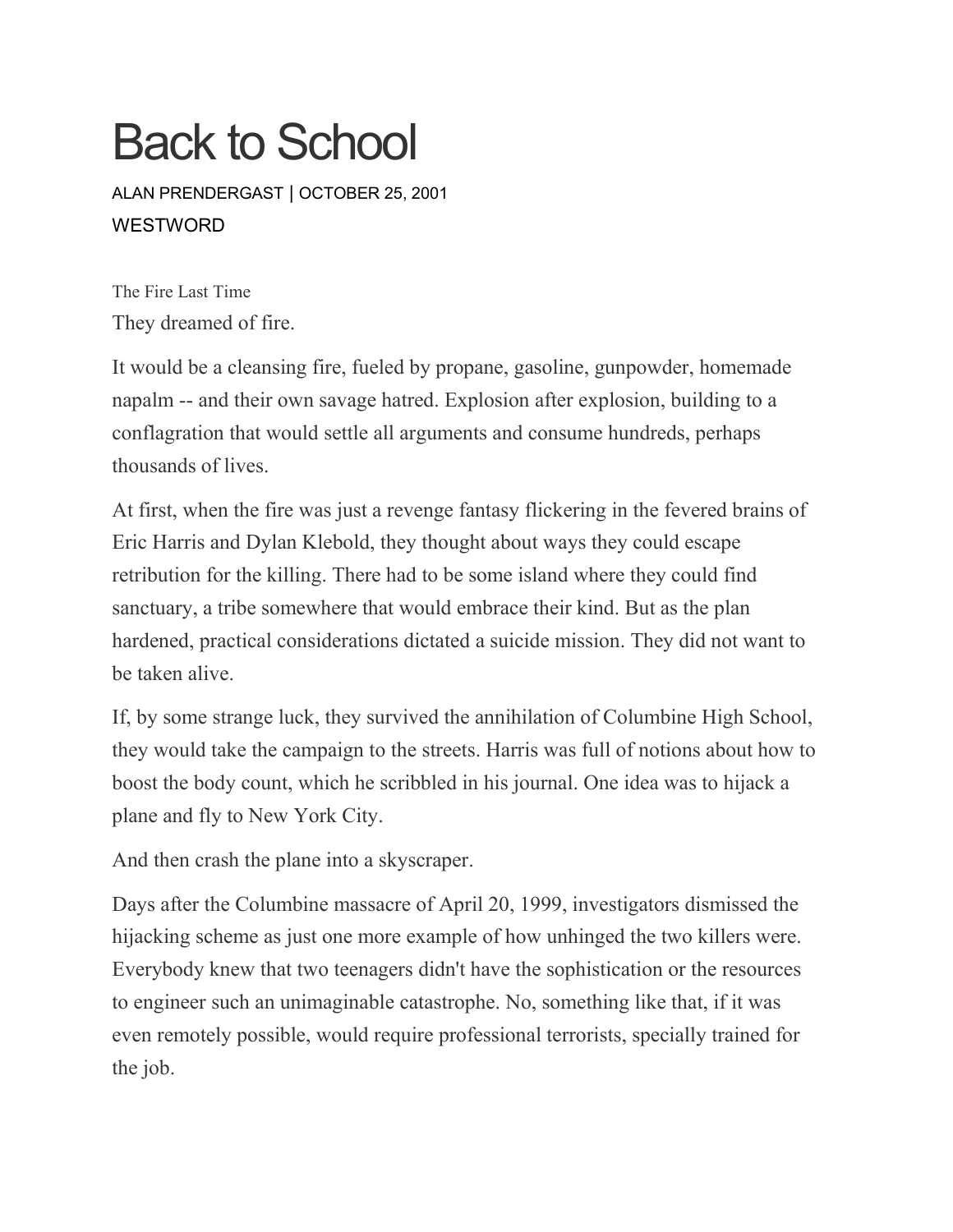But Harris and Klebold *were* terrorists. Amateurs, certainly, with an imperfect understanding of explosives and timers -- if the bombs they planted in the school cafeteria had worked, they could have killed more people than the Oklahoma City bombing -- but terrorists just the same. The differences between what they did and the September 11 attacks on the World Trade Center and the Pentagon are dramatic, but they're chiefly matters of scale and ideology. In both cases, the object was to commit not just a crime, but an act of war, a kamikaze strike that would end in the fiery deaths of the attack force and as many civilians as they could take with them.

Although it was the worst school shooting in American history, the attack on Columbine was essentially a failure. The toll was "only" fifteen dead, including the gunmen, and two dozen wounded. (Small comfort for the injured -- some of whom face a lifetime of surgeries and rehabilitation -- and the families of the dead.) Yet there is much we can learn from the failures of Harris and Klebold, just as we are beginning to learn from the hideous success of the September 11 attacks.

In recent weeks, the talking heads have saturated the airwaves with their musings on "the new face of terror." But we have seen this face before, in different guises. We've seen it in a yearbook photo taken in the suburbs, graced with an awkward, I've-got-a-secret half-smile. We've seen it in grainy surveillance video of an adolescent commando strutting through the wreckage of his high school, trying to act out the Tarantino-style shootout playing in his head. But nobody recognized that face for what it was until it was too late.

Do we recognize it now?

#### **Pieces of Hate**

The truth about Columbine has emerged slowly over the past thirty months. Much of it has been pried loose, piece by painful piece, from reluctant school and police officials, who have refused to discuss the stickier details about what their agencies knew about Harris and Klebold before the massacre or how they responded once the attack began.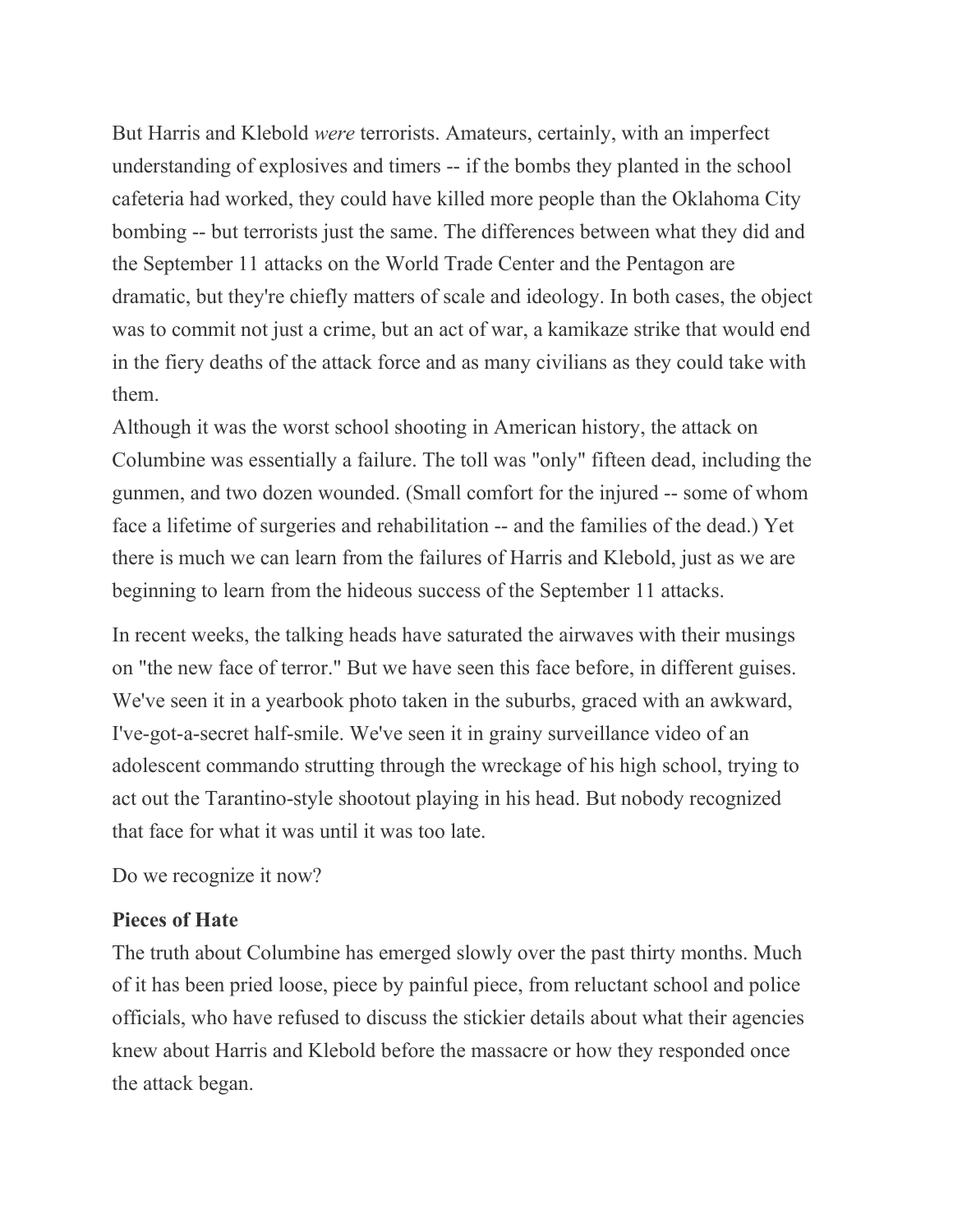The battle over information dates back to the immediate aftermath of the tragedy, when parents waited for hours -- and, in some cases, days -- for confirmation that their children had been murdered. It took [Jefferson](https://www.westword.com/issues/2001-10-25/sidebar.html) County Sheriff John Stone's [office](https://www.westword.com/issues/2001-10-25/sidebar.html) more than a year to release its official report on the shootings -- a tidy, selfserving CD-ROM package that didn't begin to address the most troubling questions about the attack ("The Lost [Command,](https://www.westword.com/issues/2000-07-13/feature.html/page1.html)" July 13, 2000).

By the second anniversary, thanks to a lawsuit filed by families of the dead and wounded, the Jefferson County Sheriff's Office had been forced to release 11,000 pages of police reports and witness interviews, as well as recordings of 911 calls and school surveillance videos -- raw evidence that was considerably at odds with the official version of events presented in the sheriff's report. Last spring, *60 Minutes II* aired proof that even though the sheriff's office had more prior knowledge about Harris's bomb-making activities than the department had admitted, it had mysteriously dropped its investigation ("Lights, [Camera...No](https://www.westword.com/issues/2001-04-12/feature2.html/page1.html) [Comment,](https://www.westword.com/issues/2001-04-12/feature2.html/page1.html)" April 12).

The broadcast caused a furor in local media circles and put pressure on the department to release other Columbine documents. Over the past six months, as a result of ongoing open-records requests filed on behalf of the families, CBS News and *Westword*, nearly 5,000 additional pages have been made public, including formerly "misplaced" witness interviews and some of the ballistics data that Columbine parents have been seeking for more than two years.

The most recently released documents don't answer all the questions about Columbine. Some pieces of the puzzle are still missing, lost, or locked away in the county's evidence vault. They may never become public -- except, perhaps, through the lawsuits filed against the sheriff's office and the school district by the victims' families. Those cases have been in limbo for months, awaiting a ruling by U.S. District Judge Lewis Babcock on the government's motions to dismiss.

Still, the documents reveal a great deal. We now have glimpses of the extensive planning involved in the attack and of the wide range of people who knew something about the plan -- most of whom, unfortunately, didn't believe it would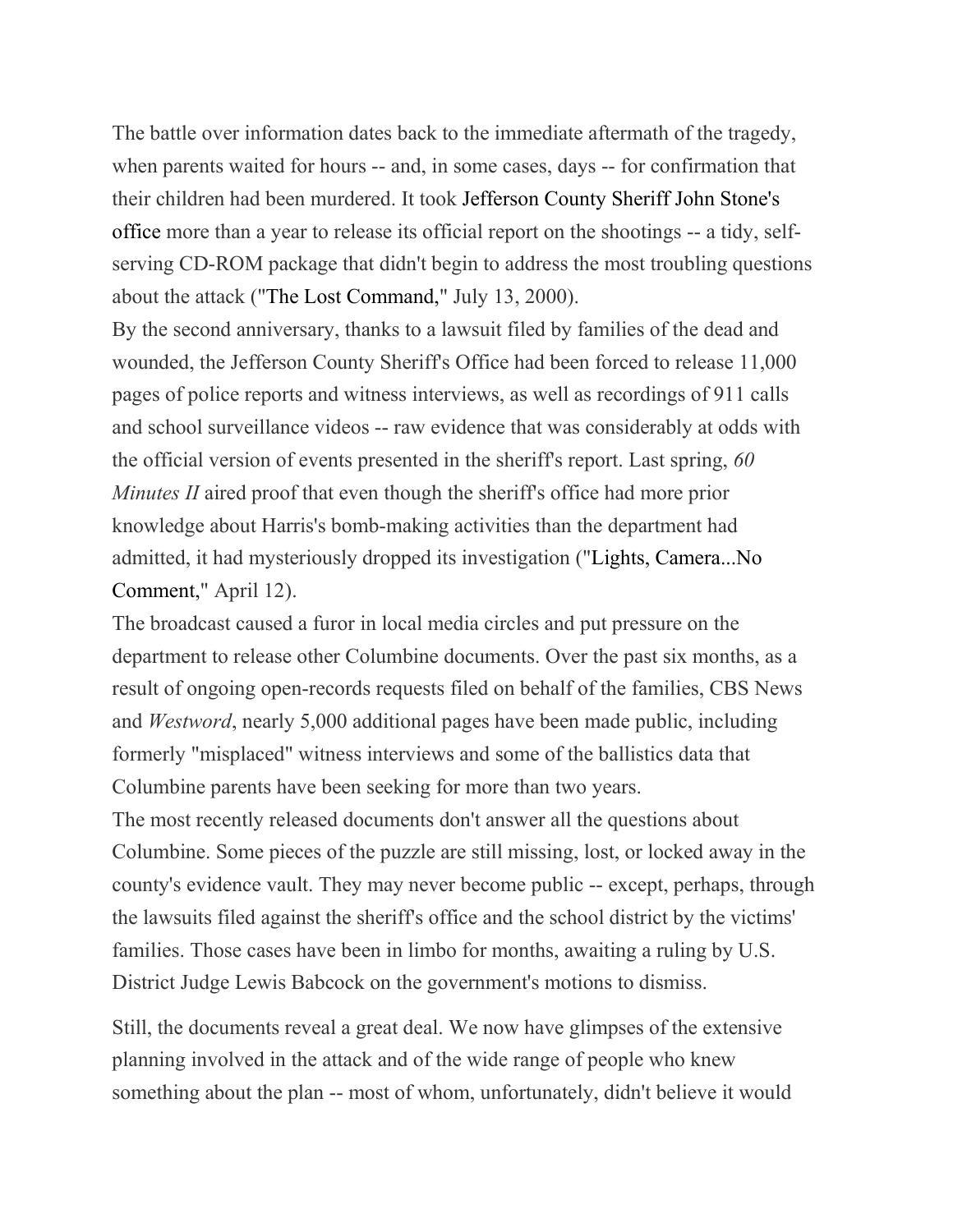ever be carried out. We also have a more disturbing picture of the massive fivehour rescue effort that drew hundreds of cops and emergency workers to the high school. Although the law-enforcement agencies involved still aren't talking, the police actions taken that day now appear to have been even more chaotic and ineffective -- and, in some instances, more reckless -- than has previously been reported.

Harris and Klebold attracted little attention as they planned their apocalypse. Family, friends, even enemies chalked up their increasingly odd behavior as so much teenage nonsense -- a phase, a pose. Some students saw them as "living in their own world," one populated by video games and violent fantasies. Blowing up the school, crashing a plane into a building...ridiculous, no?

But it was the people around them who were dreaming. One April morning, the alarms started shrieking, and there was a sad and terrible awakening.

#### **The No Sports**

Excerpt from police interview of Columbine graduate Greg Hydle, May 4, 1999: "Greg stated that he was the student body president so he was around the school a lot...he had been on both the golf and baseball teams, and he knew what went on with other kids in school.

"I asked Greg what that meant, and he stated that all the sports type kids referred to the Trench Coats as the 'no sports.' Greg knew that these kids got picked on all the time, and that most of it was done by the football team. He believed it was just because they were different.

"Greg then stated that he knew about Eric and Dylan talking about blowing up the school, because it was the big rumor for two years. I asked Greg if school officials knew about the threats, and he stated that he had heard that they did, but no one took it seriously."

Twelve days before the attack, custodian Jay Gallentine arrived at Columbine shortly before five in the morning, only to find that the locks of every door leading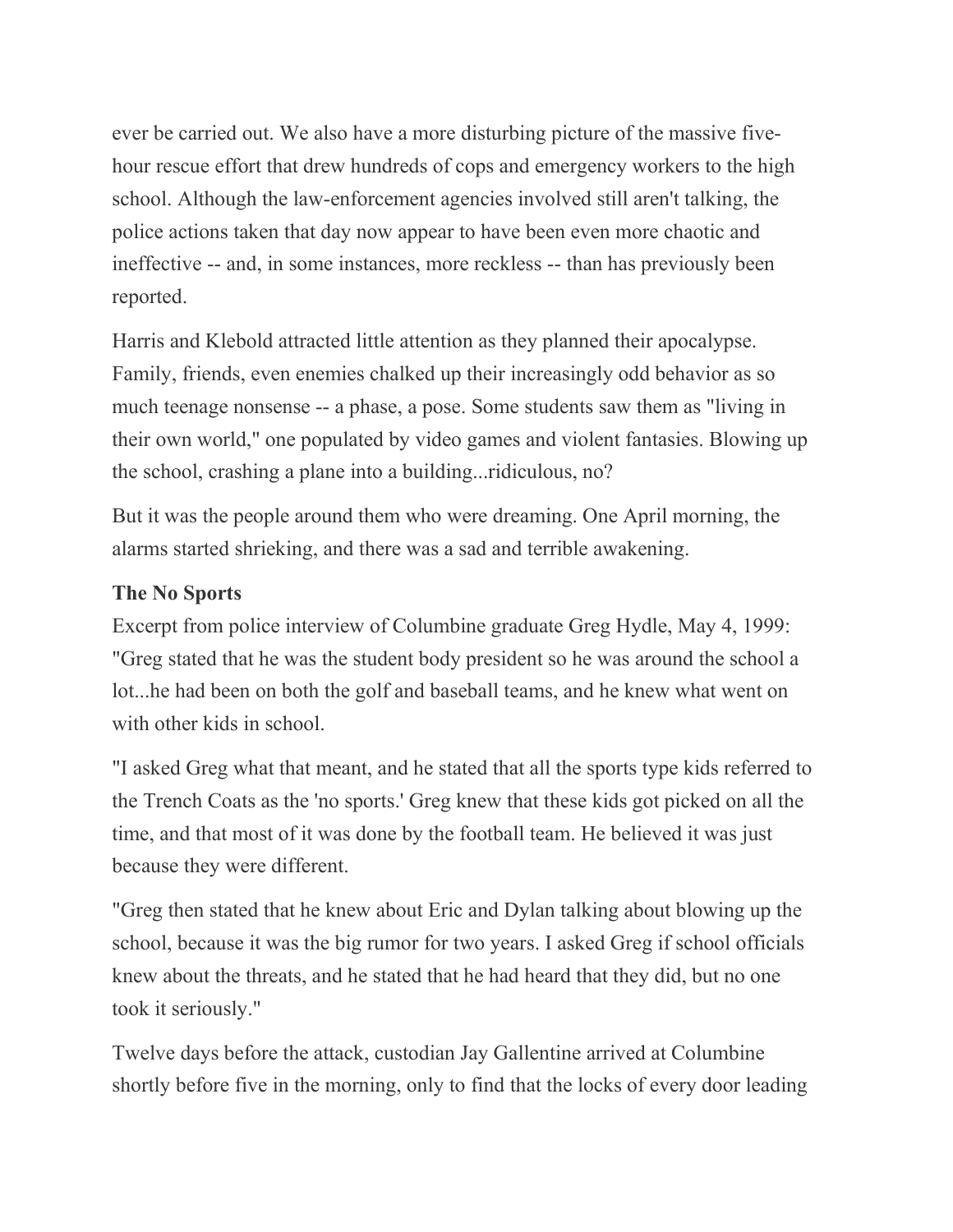into the high school had been glued shut. Gallentine heard voices and footsteps on the roof, then silence. He called the police and set about getting the locks replaced.

An inspection of the roof revealed that someone had spelled out the word "seniors" in duct tape across a large glass skylight. Later that same day, Jeffco sheriff's deputy Neil Gardner, the resource officer assigned to Columbine, reviewed video taken that morning by security cameras outside the school. The tape showed two male suspects in dark clothing, including gloves and masks or hoods of some kind.

The case was never solved, but odds are pretty good that the rooftop ninjas were Klebold and Harris. On his Web site, Harris boasted of how the pair executed various nocturnal "missions" around their neighborhood, vandalizing houses and detonating pipe bombs in ditches, even pouring epoxy into locks on occasion: "Anyone pisses us off, we do a little deed to their house. Eggs, teepee, superglue, busyboxes, large amounts of fireworks, you name it and we will probly or already have done it....Its sort of a night time tradition for us."

Was the roof-prowling a senior prank? A way of testing the school's security? A dry run for what was to come? It may have been all three. Klebold and Harris had been stretching their limits and refining their plan -- building bombs, acquiring guns and ammo, studying the school layout, making other preparations that often passed for more innocuous activities -- for months before the attack.

The conventional wisdom about Columbine is that the attack came out of nowhere, and thus there was no way to prevent it, no way to prepare for it. Yet at the time the planning began, nearly a year earlier, Klebold and Harris were already in a juvenile diversion program for burglarizing a van. Randy and Judy Brown had reported Harris to the police for threatening to kill their son Brooks and had provided the cops with pages of Harris's Internet rantings. A Jeff-co sheriff's bomb investigator had linked a pipe bomb found in a field with the kinds of bombs Harris described in his writings and had drafted a request for a search warrant.

The official explanation of why the Brown complaint wasn't pursued keeps changing. The sheriff's office has suggested that the detective assigned to the case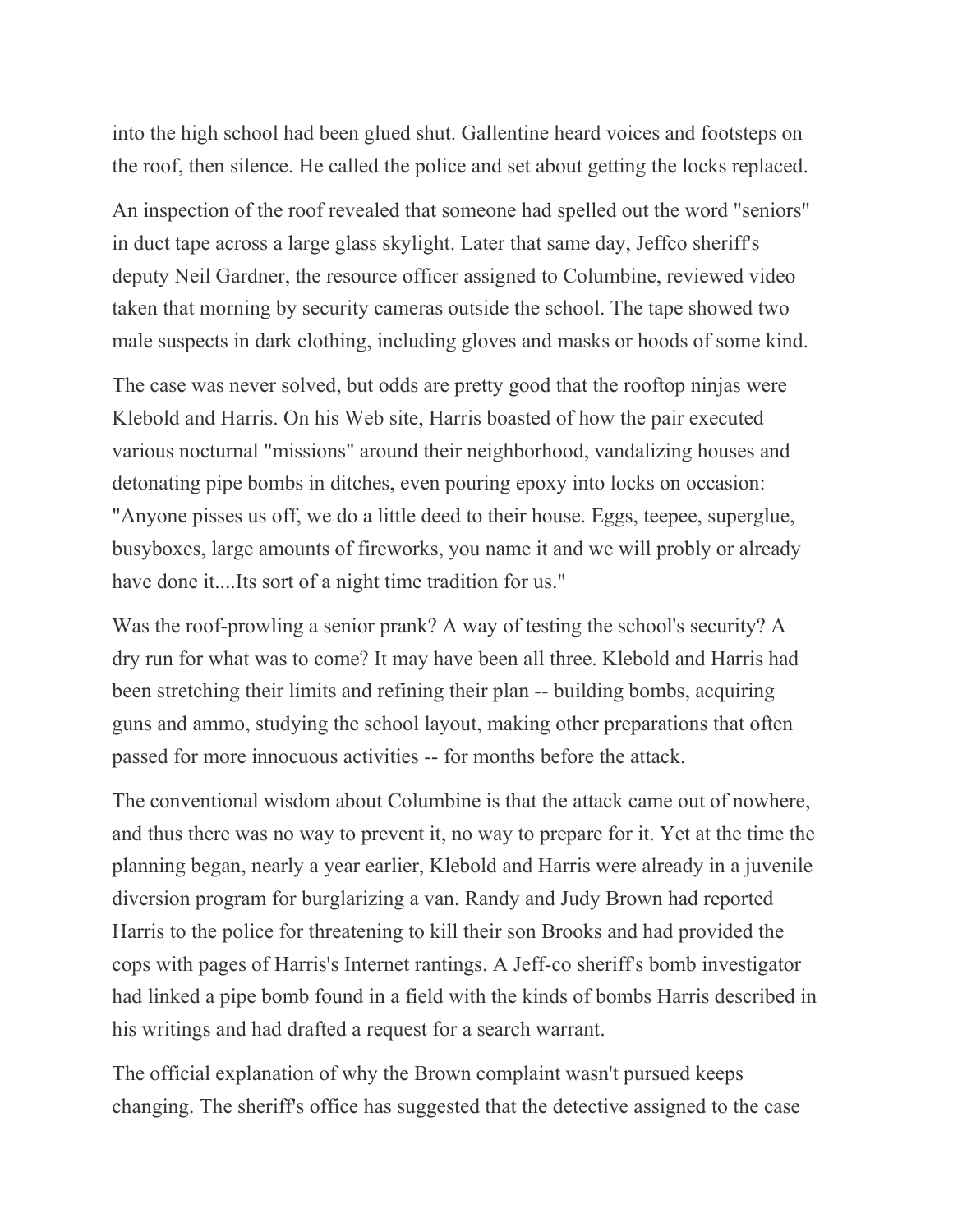was overwhelmed with more pressing matters, including a serial ax murderer, but an official log of his investigations for that time period shows an unremarkable workload, including several fraud-by-check cases. The sheriff's office has told reporters that its computer experts couldn't access Harris's Web site, even though it was still up and running months later. (In the hours after the massacre, it was available to any curious twelve-year-old with a mouse.) The sheriff's office has also said that its investigator never met with the Browns and couldn't link the complaint to any bomb cases in the county. Both assertions are contradicted in the searchwarrant affidavit -- which the agency failed to disclose until a judge ordered its release, two years after the attack (["Chronology](https://www.westword.com/issues/2001-04-19/news2.html) of a Big Fat Lie," April 19). Whatever the real reasons, the case was not a priority for Jefferson County. Back in 1998, bounced checks trumped bombs. It isn't clear to what extent the sheriff's office even recognized -- or bothered to share with Deputy Gardner or officials at Columbine High -- the subtler nuances of the Harris writings ("you all better fucking hide in your houses because im comin for EVERYONE soon, and i WILL be armed to the fuckin teeth and i WILL shoot to kill and i WILL fucking KILL EVERYTHING!"). This inability to share basic information about death threats became an intelligence failure of staggering proportions.

The refusal to investigate becomes even more galling when you realize that, besides being on probation, Harris and Klebold also had an extensive disciplinary record at school. The full extent of that record has never been made public, but you catch glimpses of it in the reams of interviews police conducted after the massacre. The two were suspended, along with another student, for hacking into the school's computer system to obtain locker combinations (which were used to place a threatening note in an enemy's locker). According to their pal Nate Dykeman, they'd also been helping themselves to school computer parts from a locked room, and Klebold's father made him return one stolen laptop.

They got into fights with classmates; Klebold was known to swear at teachers, struck a female supervisor at work and may have threatened one developmentally disabled student. A dean of students who'd had them in his office several times told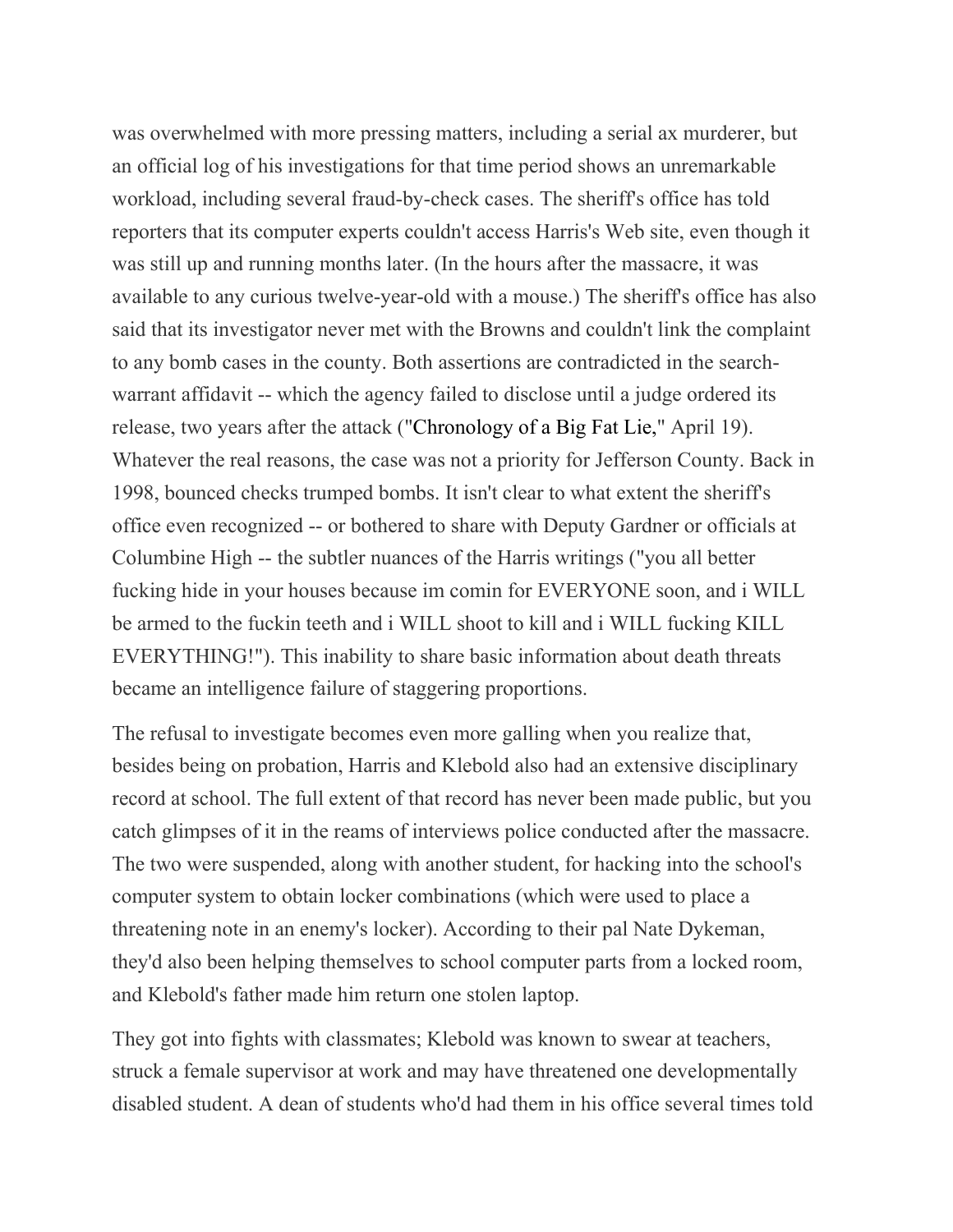police "that he was not totally shocked that Dylan and Eric did this because in his dealings with them he saw the potential for an 'evil side'...that there was a violent, angry streak in these kids and they tried to make a statement and to bring down [Columbine] because they wanted the rules their way."

Read a few dozen of these interviews, and you get the impression that everyone was holding their breath, waiting for these potential evils to graduate. But in the larger scheme of things, the pair's transgressions weren't that notable. Columbine was no blackboard jungle, yet it was hardly the peaches-and-cream suburban refuge it's been made out to be in countless articles about the massacre. Like any large high school, it had bigger crime problems than locker-number thieves. During the year leading up to the massacre, the place drew dozens of police calls, for everything from burglary and underage drinking to narcotics and sexual assault. Ninjas on the roof may have seemed like the least of their worries.

Still. If folks in the sheriff's office or the school had bothered to track down the correct Web address for the Harris site, then poked around the site itself, they might have come across a document titled "The Book." First disclosed in *Westword* two years ago, its authenticity since verified through the release of other documents, the three-page account vividly describes Harris's experiments with different types of bombs, shrapnel and napalm. It also makes references to the "pre-war era" and the impending apocalypse, also known as "NBK" -- short for *Natural Born Killers*, a movie that Harris and Klebold had practically memorized.

The authorities might have read the treatise and wondered what war the writer was preparing for. They might have taken the masked pranksters on the roof more seriously. But it didn't happen that way, of course.

Klebold and Harris wore masks on many occasions. They revealed themselves only when it no longer mattered.

When the shooting started, many students thought they were witnessing a senior prank. Some even described the gunmen as masked. Those accounts were later discounted because of the many other descriptions of two bare-faced killers.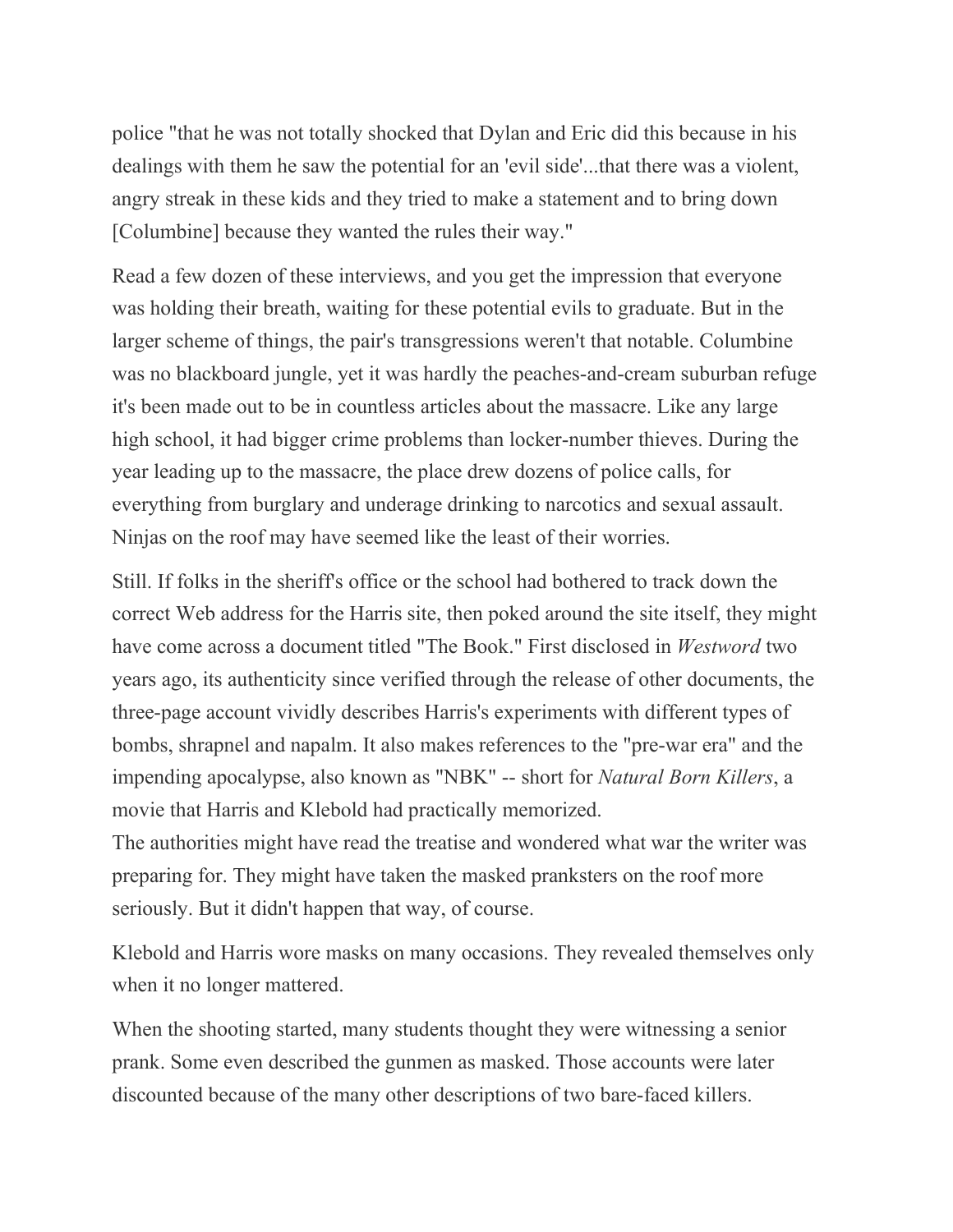But those witnesses didn't imagine things. Found outside the school's west entrance, next to Eric Harris's trenchcoat, which he shed as he started shooting students: a green knit ski mask and gloves.

### **Why So Blunt?**

Handwritten statement provided to police by Columbine student Eric Veik, April 22, 1999: "I met Eric & Dillon 1st semester of my junior year (August 98). Eric was a part of my video productions class...

"Dillon & Eric needed a business video for another class. They created this idea and asked me to film it. It was 'Hitmen for Hire.' Dillon & Eric were the hitmen, I was the victim & [another student] was the jock harassing me. They used replicas of guns & spoke of killing in the video. I never heard if this video was successful...

"I was learning about videos fast and was able to help them on one last video...Filming got started, and I noticed they put more on this video than I thought they would. They were swearing, smoking, and more serious about it. I played along. When I asked 'Why so blunt,' they said, 'Who cares, [the video class teacher is] the only person that is going to see it and he won't care...'

"We were a small group of people going from town to town stopping radioactive clothing from taking over the world. They were very serious about this. Eric was using military strategy in parts of this...The movie ends with a very large explosion from a house that was put in using editing technology. No explosives or live ammunition were used."

# **Hiding in Plain Sight**

Sometimes they wore masks. But they were also advertising their intentions by every means possible: Internet, school assignments and videos, yearbook inscriptions, good old word of mouth.

Lots of people knew, for example, that Harris and Klebold had a passion for explosives. They blew up fireworks behind the pizza parlor where they worked, and Harris once brought one of his pipe bombs to show other employees. To his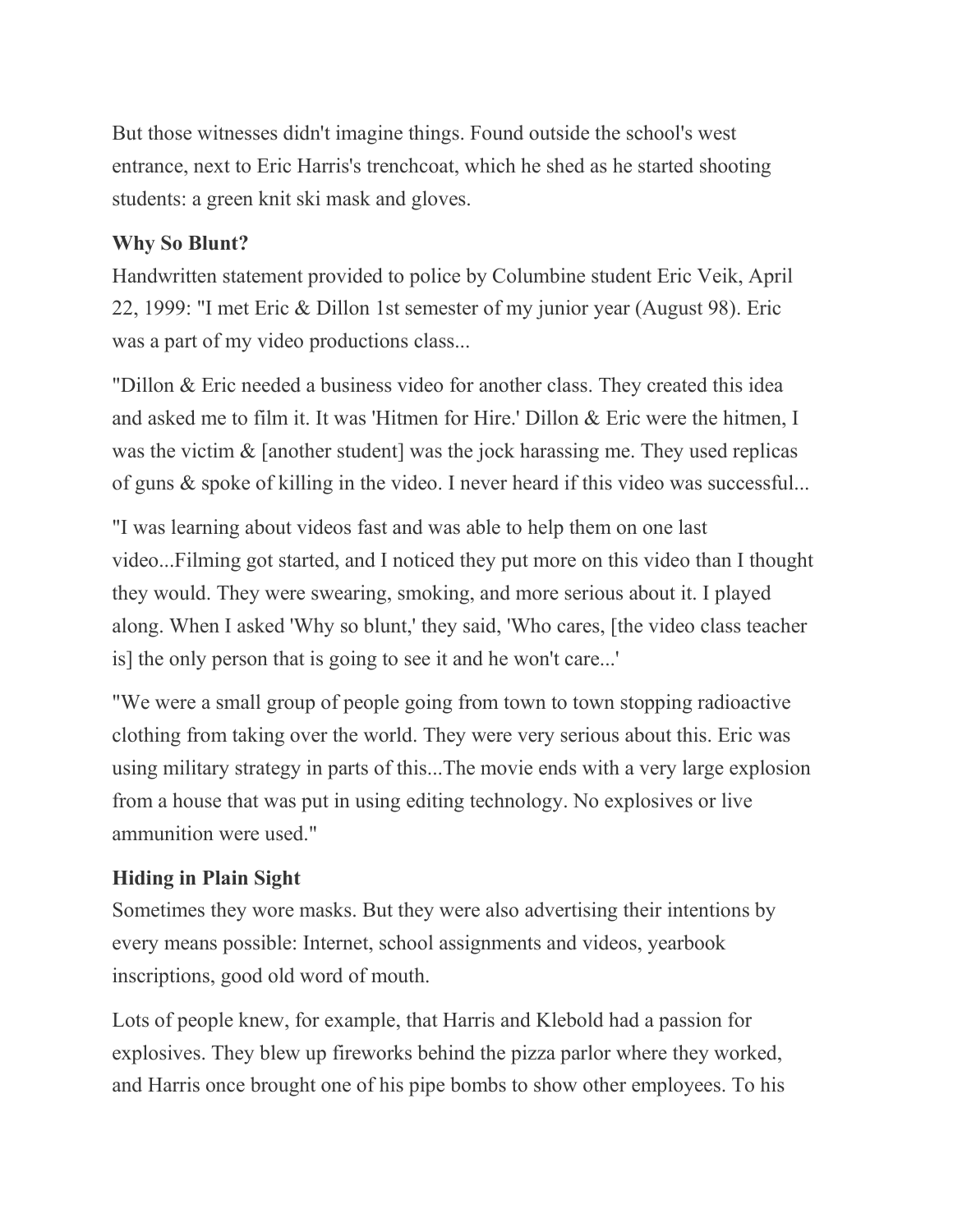closest friends, such as Nate Dykeman, he confided that his parents had found one of his bombs and taken it away from him.

Several students had also heard of the enemy lists Harris and Klebold were compiling. In the fall of 1998, Harris wrote notes to a girl in his German class, informing her that her boyfriend was near the top of his "hit list": "I just don't want the little fuck going to [administrators] or the cops and start whining that we are threatening him or intimidating him, because if I get in ANY more trouble with the cops I will fucking lose it."

At the end of his junior year, Harris wrote a long, Nietzschean epistle in the same girl's yearbook: "Anyone who shows more thoughts or emotion than the norm is said to be so weird or crazy, wrong! They are just more in touch with their humanity...People are funny, they want to be accepted. Don't be afraid to judge people."

At the bottom, next to a drawing of a machine-gun-toting commando, he added a portentous postscript: "If anything ever happens to me, publish this page!!"

Klebold wrote an admiring essay about Charles Manson for one class, comparing him to the Woody Harrelson character in *Natural Born Killers*. ("The question of whether or not he is insane is a question of opinion, which cannot have a 'true' right answer.") A few weeks before the attack, he wrote another school paper about a trenchcoated avenger who guns, knifes and blows up a group of mocking "preps": "The man smiled, and in that instant...I understood his actions." His teacher was so appalled at the cruelty of the story that she spoke to his parents about it. "They did not seem worried, and made a comment about trying to understand kids today," she reported to the police after the shootings.

For the same creative-writing class, Harris wrote an essay from the point of view of a bullet fired from a gun. In psychology class, invited to submit dreams for analysis, he told classmates that he dreamed about shooting people.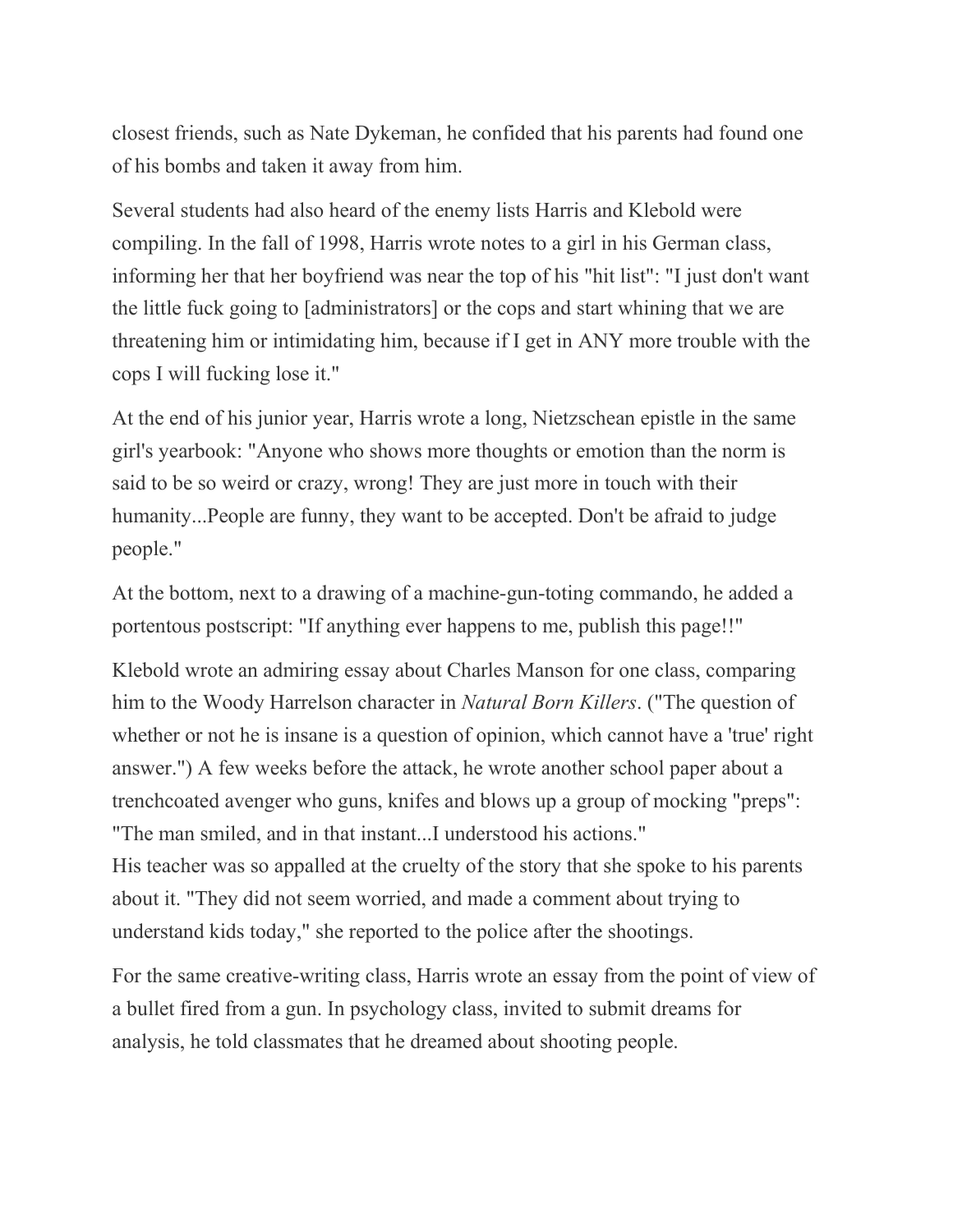School officials have maintained that all of these "warning signs" seem sinister only with the advantage of hindsight, that there was no way to put together the random clues Klebold and Harris were doling out to various teachers and friends. After all, plenty of adolescents write gory stories. Some think it's hilarious to pose as if aiming a gun at the camera, as Klebold and Harris encouraged several of their pals to do for a yearbook class photo. But the record they left behind -- filled with "a lot of foreshadowing and dramatic irony," Harris noted in one videotape -- was more extensive and less ambiguous than authorities have acknowledged.

The videos they edited in the school lab, in full view of other students and possibly the instructor, included not only the "Hitmen for Hire" commercial, but several others involving simulated explosions and weapons. One was a home movie of the two teens in the mountains, blasting away with their sawed-off shotguns. According to a police report, computers seized from the school after the shootings contained "several graphics files that appear to be bomb-making plans," as well as "several dozen student video projects, many of which appeared to depict violence or guns."

Friends bought their guns for them. Mark Manes, who sold Klebold a TEC-9 semiautomatic pistol and went with the pair to the mountains for target practice, couldn't help but notice that their shotguns were "way, way too short." Honor student Robyn Anderson fronted for them on the shotgun purchases and later boasted to a male friend of landing Klebold as a prom date: "I convinced my friend Dylan, who hates dances, jocks and has never had a date let alone a girlfriend to go with me! I am either really cute or just really persuasive!"

Posters around the school announcing the prom consisted of a cryptic message, designed to intrigue: "It's coming! 4/17/99." On several posters someone crossed out the number 17 and replaced it with a 20.

In videos Harris and Klebold made and intended to be discovered after their deaths, the so-called basement tapes, they show off their arsenal and discuss their plans. They make farewell speeches and thank their friends, as if they're attending an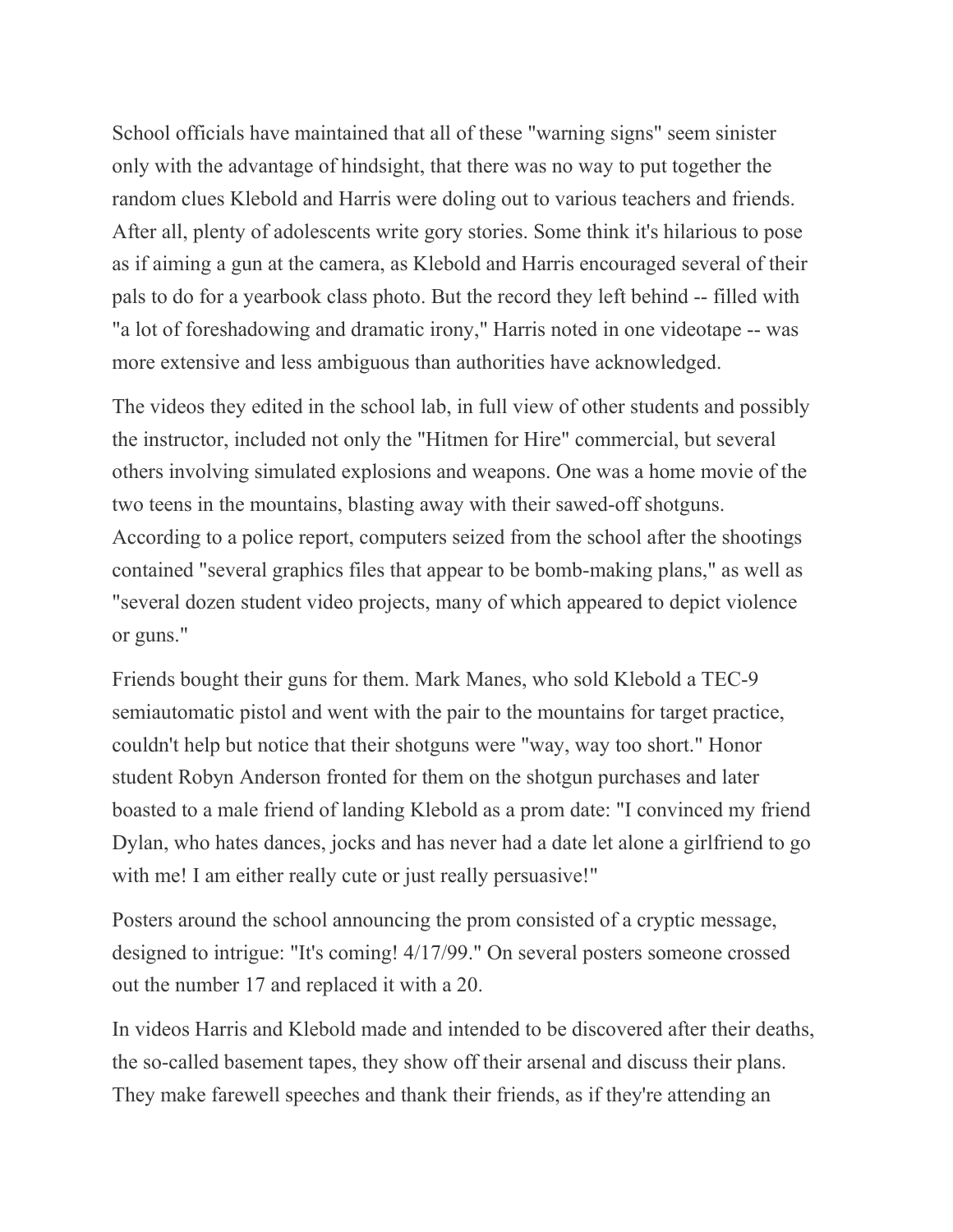awards ceremony. They lash out at their parents, the cop who arrested them in the van break-in and various "bitches" who didn't return their phone calls, as if Eric Harris and Dylan Klebold are the real victims of the atrocity they are about to commit. Harris manages to squeeze out a few tears. (The role of self-pity in acts of mass murder has, perhaps, been grossly overlooked.)

Leaked to *Time* and then screened for local media on only one occasion, the basement tapes are only part of the goodbye-cruel-world messages the gunmen left for the cops. Harris's journal and other writings and recordings -- including an audiotape found at Harris's house featuring the voices of the killers talking about the "day that will be remembered forever" -- have never been released. The day before the shootings, three students from the video production class were filming in a hallway at Columbine. They came across Harris, who was sitting outside the west doors -- the same spot where the killing would begin 26 hours later. He was writing or drawing something on white sheets of paper. They asked him what he was doing.

"Planning for tomorrow," he said.

One of the video crew laughed. "Well," he said, "if the school blows up, we'll know who did it."

### **Eric Harris? Never Heard of Him**

Excerpt from Critical Incident Team interview of Deputy Neil Gardner, school resource officer, by Arvada police detective Russ Boat-right, April 20, 1999, 5:35 p.m.:

RB: Okay. The suspect that you saw that you exchanged gunfire with, was he Dylan?

NG: I believed him to be Dylan...He was more in stature of Dylan 'cause Dylan's a lot taller than Eric Harris.

RB: But you wouldn't know Eric Harris, correct?

NG: I didn't know till I saw a picture of him.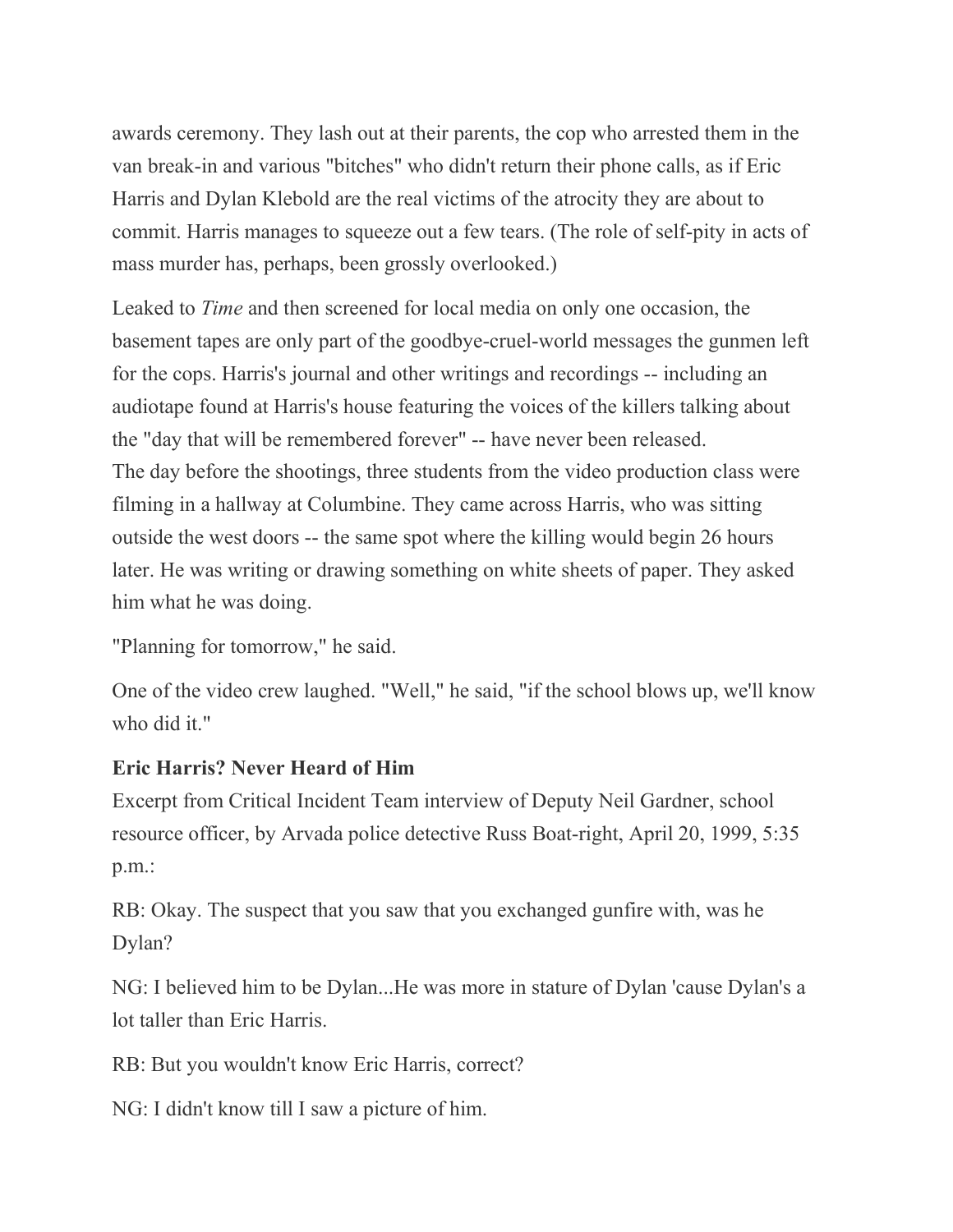RB: Okay. Did you recognize him from the photo, then?

NG: No.

RB: Okay, so you really don't know this kid at all.

NG: I had never dealt with Eric Harris.

## **Oh, Wait.** *That* **Eric Harris...**

Excerpt from a press release issued by the Jefferson County Sheriff's Office, April 30, 1999, regarding actions taken by the agency in response to the 1998 report of Eric Harris's death threats and bomb-making activities:

"School Resource Officer Deputy Neil Gardner was briefed as to the information [in the Brown complaint] by Investigator Mike Guerra. Deputy Gardner with this knowledge occasionally engaged Harris and Klebold, along with several of their friends and associates, in light conversation. Deputy Gardner made no observations of inappropriate behavior and has stated that both Harris and Klebold treated him with appropriate respect."

### **Outgunned**

In the aftermath of the attack, investigators promised to assemble a "minute-byminute" account of the massacre and the police response. They reviewed 911 and dispatch tapes, fire alarm data, the cafeteria surveillance video and other electronic sources and compared them with the recollections of hundreds of witnesses.

The official timeline, presented in the sheriff's report a year later, has been disputed by several Columbine families. They charge that the timeline leaves out important events, including the arrival of three Denver SWAT officers on the west side of the school in time to engage one of the shooters in a brief gun battle. They also point out that the timeline is contradicted by material in the dispatch tapes, accounts of responding officers and other evidence, such as a computerized log of purchases recorded by the cafeteria cash register. (According to the register's receipts, adjusted ten minutes by investigators to reflect the "real" time, student Rachel Scott bought her lunch three minutes *after* the timeline says she was shot and killed by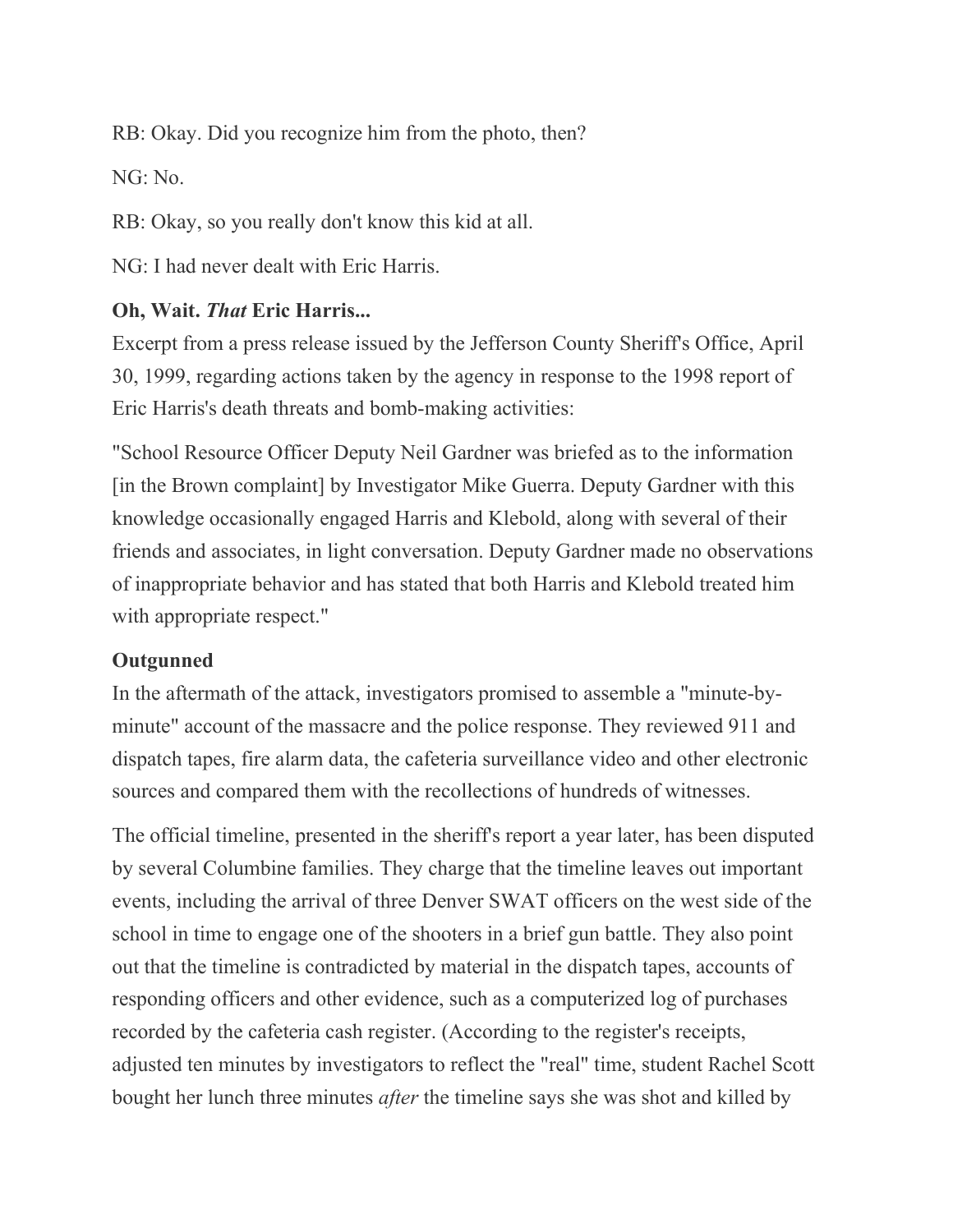the gunmen outside. Jefferson County officials say the cash register readout was never properly synchronized with the dispatch time.)

Even if you accept the official timeline as gospel, the picture that emerges of law enforcement in action that day is a dismal one. Match up the timeline with the reports of officers arriving on scene, and the picture grows ever blacker:

11:19 a.m. Attack on Columbine begins. Reports of shooting outside the school and an explosion in a field nearby. Two students are killed in the first few minutes of the attack and seven others wounded. Number of police officers on scene: 0.

11:26 a.m. Deputy Gardner pulls into the south parking lot and reports shooting in the building. Number of officers on scene: 1.

11:29 a.m. After exchanging shots with Gardner outside, Harris retreats into the building. He and Klebold head for the library, where teacher Patty Nielson, wounded at the west doors, is already on the phone with a 911 dispatcher. Number of officers on scene: 7.

11:37 a.m. Klebold and Harris exit the library, leaving behind ten dead and twelve wounded, and start shooting up the halls. Number of officers on scene: 20.

11:45 a.m. A fire breaks out in the cafeteria as the gunmen attempt to set off their propane bombs. Hundreds of students and teachers are still trapped in the building. The number of officers on scene is now at least 50.

12:01 p.m. From the windows of the library, the gunmen fire on police and rescue workers outside. Police return fire. There are now more than 75 officers on scene.

12:08 p.m. Harris and Klebold kill themselves in the library, moments after the first SWAT team enters the opposite side of the school. Police will not discover the killers' bodies for more than three hours.

1:09 p.m. A second SWAT team enters on the west side of the school.

2:38 p.m. Wounded student Patrick Ireland crawls out a library window and is caught by SWAT officers on top of an armored car.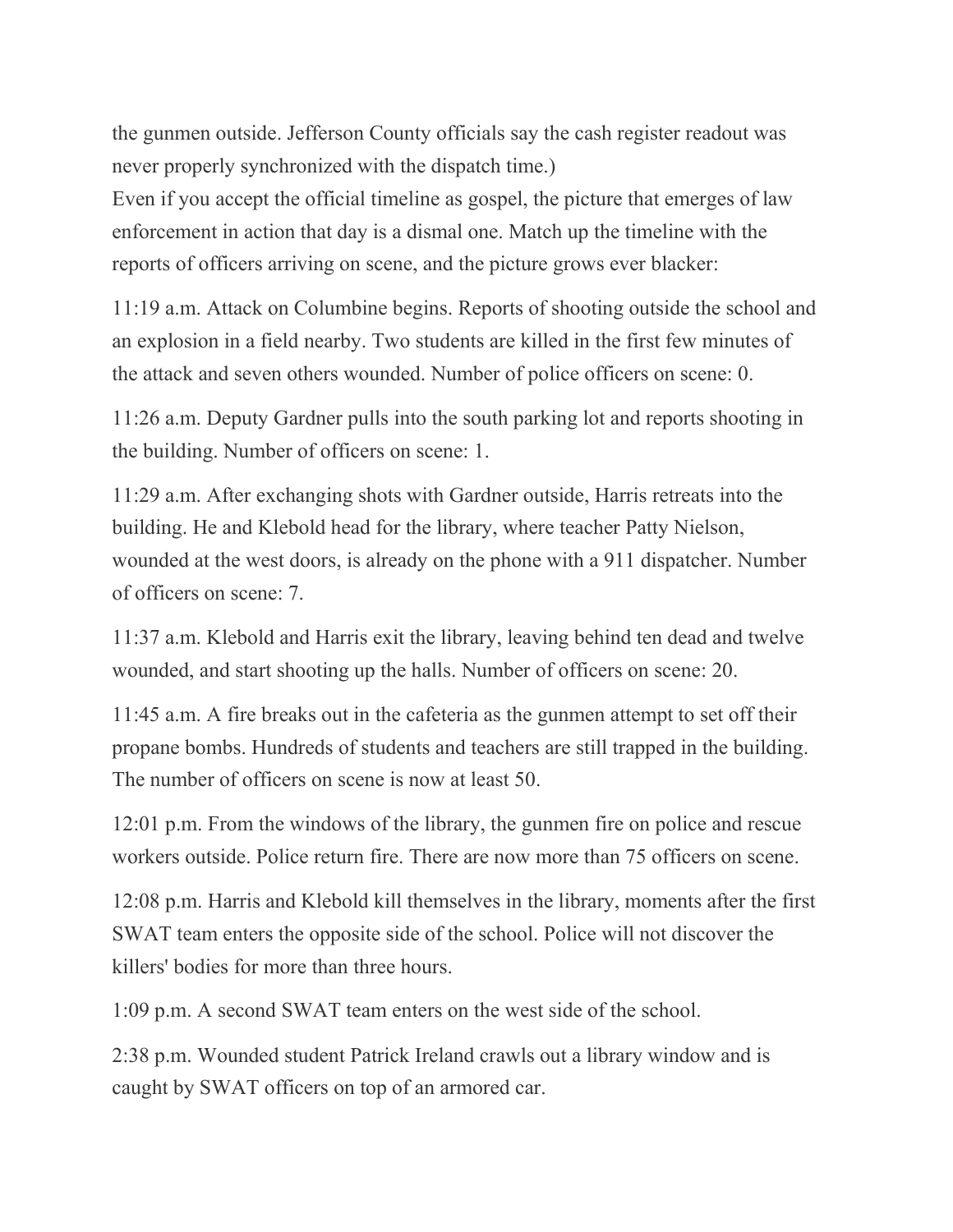2:41 p.m. Responding to phone calls for medical aid that began three hours earlier, the second SWAT team finally locates wounded teacher Dave Sanders and numerous students and teachers in an upstairs science room. Sanders dies before a paramedic can be brought to the room.

3:22 p.m. SWAT officers enter the library, the last room to be reached. There are now more than 350 police officers on scene.

Asked by reporters why the first responding officers didn't pursue the shooters into the school, why they waited for a SWAT operation that took hours to stage, Sheriff Stone explained that the situation was just too dangerous.

"We were way outgunned," he said.

# **The Bullet in the Backpack**

Police officers didn't enter the school for nearly an hour after the attack started. But their bullets did.

According to the sheriff's report, twelve officers fired a total of 141 times at Columbine that day. Three Denver SWAT veterans fired 105 of those rounds. Most of the police gunfire was in response to shooting by the gunmen from the west doors or the library windows. None of the shots hit Klebold or Harris.

Whether one of those bullets might have found another target is the central question behind the lawsuit filed by the parents of Daniel Rohrbough, who was killed outside in the early stages of the attack. Brian Rohrbough, Danny's father, contends that his son, already wounded by Klebold and Harris, was fleeing the gunmen when the fatal bullet was fired from the front by a police officer. Stone's office has denied the allegation, insisting that no police were even on the scene at the time Danny was slain.

The bullet was never recovered, and the question may ultimately be settled in a courtroom, where a jury will have to sort through testimony from dueling ballistics experts and the conflicting memories of eyewitnesses. Recently released documents show that the Colorado Bureau of Investigation was unable to establish through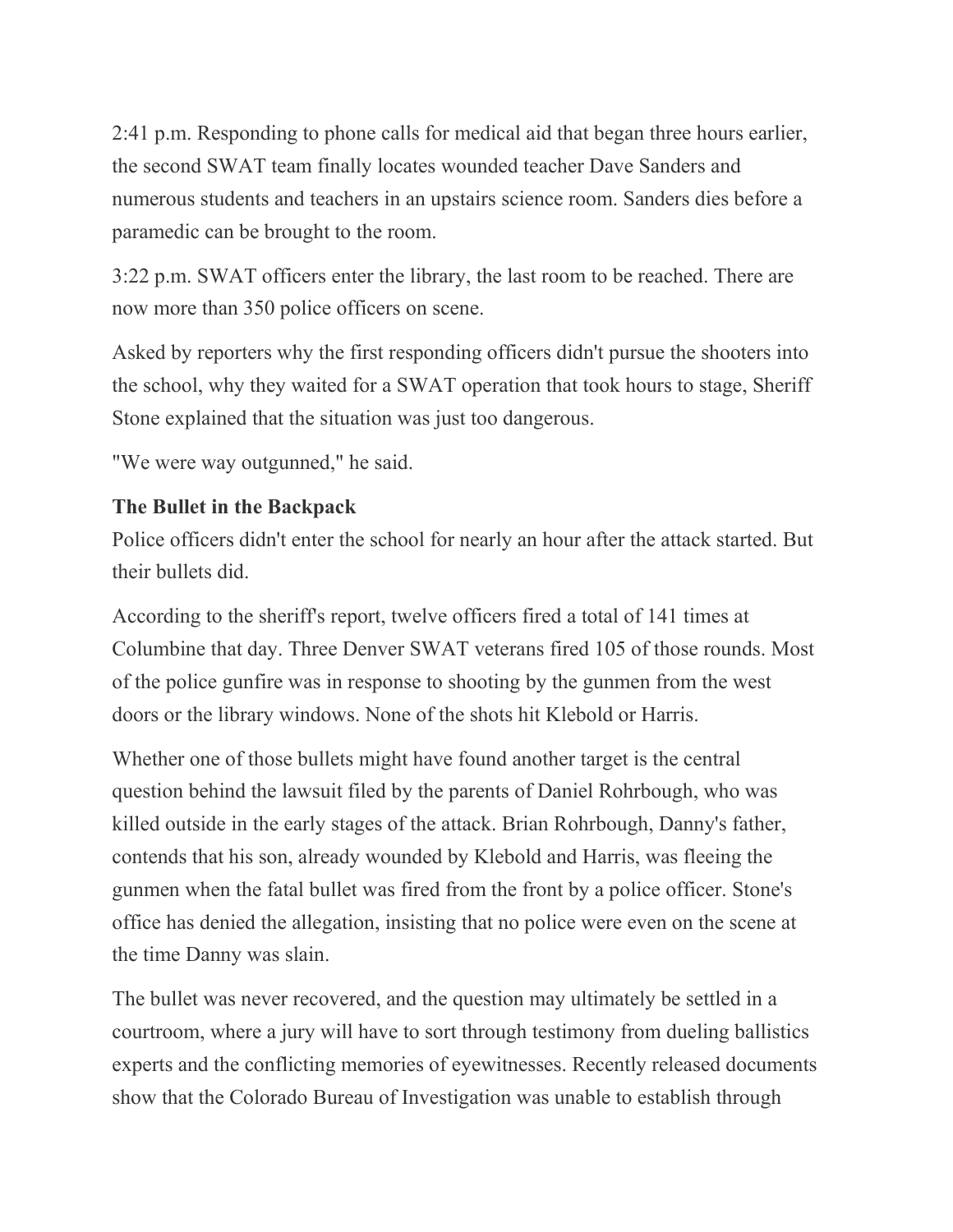forensic tests that Klebold shot Rohrbough at close range, as the sheriff's report claims. The records also contradict the sheriff's office claim that numerous bullet fragments were found in the vicinity of Rohrbough's body; only one fragment, consistent with Harris's carbine, was collected by the evidence team.

But the Rohrbough case isn't the only murky ballistics puzzle to emerge from the Columbine investigation. The evidence teams collected a nine-millimeter shell casing from the east side of Columbine that doesn't match up with any police or suspect firearms in the case. Dismissing the discovery as irrelevant, a sheriff's office press release flatly declares, "There are no witnesses to anyone shooting on the east side of the school."

Actually, at least five students interviewed by police told similar stories of fleeing out the east doors, running to the park across the street and then seeing a figure in dark clothing emerge from the doors and fire in their direction. The shell casing may have nothing to do with the attack, but in defending its position, the sheriff's office has once again distorted the record compiled by its own investigators.

A more disturbing ballistics trail was assembled by the evidence-collection teams assigned to the battle-scarred school library. In addition to the carnage wreaked by Harris and Klebold, the area was riddled with dozens of police bullets. Several were found in the ceiling or the west window frames, indicative of officers outside firing from below at the gunmen in the windows. But at least fifteen bullets came from SWAT officers laying down cover fire outside the library as they checked on two students at the upper west doors -- one wounded, one dead.

That rescue operation took place forty minutes after Harris and Klebold committed suicide. The cops weren't firing at anything or anyone in particular -- although Terry Manwaring, the Jefferson County SWAT commander, thought he'd seen "a bad guy," or at least a reflection of some kind, before squeezing off three rounds. Police bullets went whizzing through an emergency exit at the school's northwest corner and into the library and adjacent rooms, not far from where several survivors of the massacre were still hiding or lying wounded, awaiting rescue.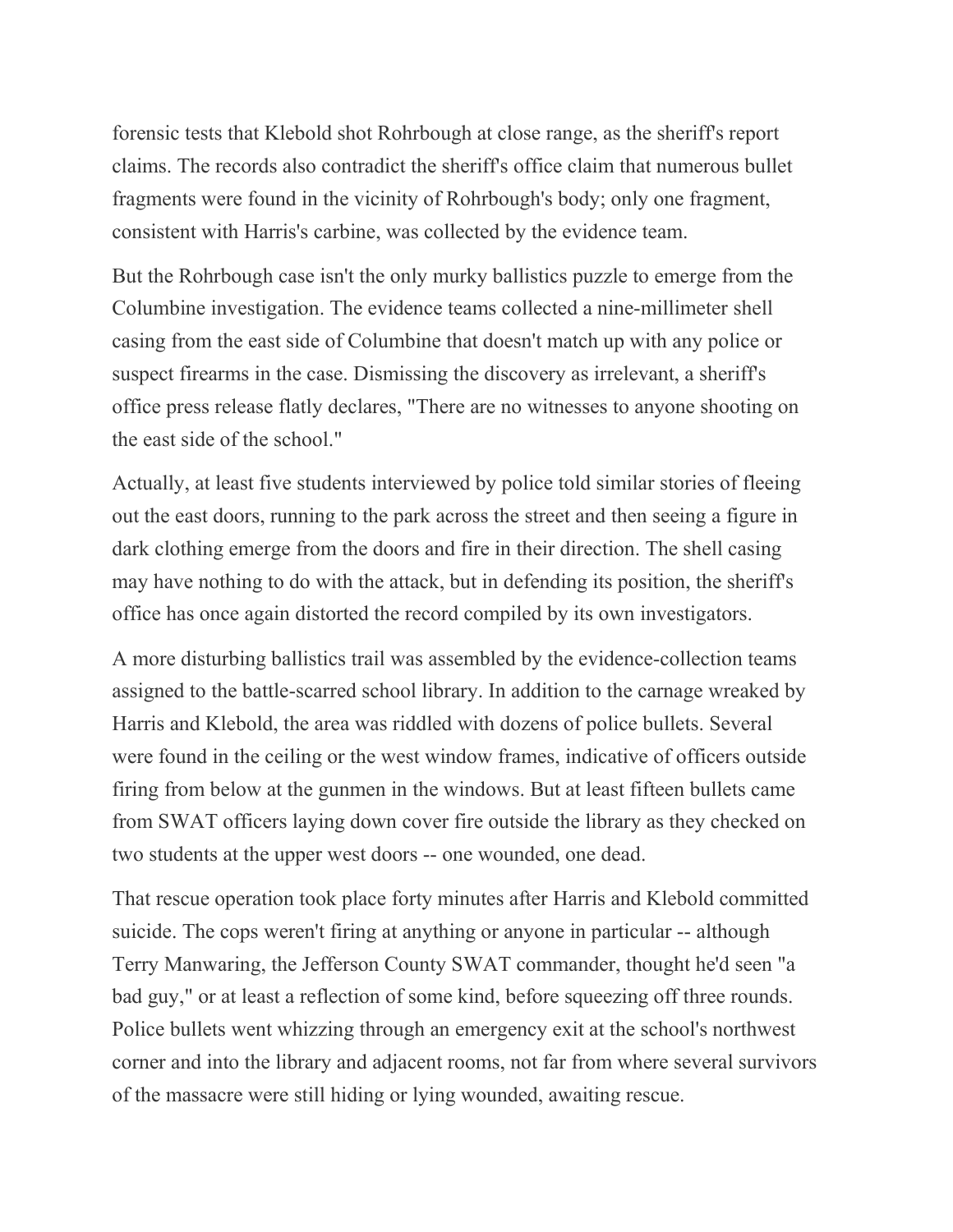There is no evidence that the police cover fire struck anyone. However, months after the shootings, investigators found a new piece of evidence in Corey DePooter's backpack, and their handling of that evidence is far from reassuring.

DePooter was the last victim killed in the library. According to police records, he was shot once by Klebold, two or three times by Harris. Only two bullets were recovered, both from Harris's gun. Despite noting a bullet hole in Corey's backpack, investigators apparently didn't inspect the pack closely until August 1999, when they found a bullet lodged in a notebook inside. They didn't inform his parents, Neal and Patty DePooter, of the find until months later, when the DePooters asked if Corey's backpack could be returned to them.

Circumstance would suggest that the bullet was one of the through-and-through rounds fired by Harris or Klebold, and that was the impression the police gave the DePooters. But there's no record that the bullet was ever tested against the gunmen's weapons for positive identification. Instead, investigators asked the CBI to compare the bullet to test-fired bullets from four police weapons of various calibers. The bullet did not match any of the four weapons.

Why was the bullet never tested against the Harris and Klebold firearms? Was there something about it that told investigators that it came from a police weapon? If so, why were only four cop guns tested? Why not the six other non-shotgun firearms discharged by police that day -- including several weapons used by officers firing into the library area?

The sheriff's office and the Jefferson County attorney declined to answer questions about the bullet in the backpack. The DePooters are not parties to any of the nine lawsuits filed by Columbine families against the sheriff's office, but they say they're frustrated with the lack of information they've received from the county.

"I gave up on getting a straight story from them," Patty DePooter says. "It changed every time we talked to them."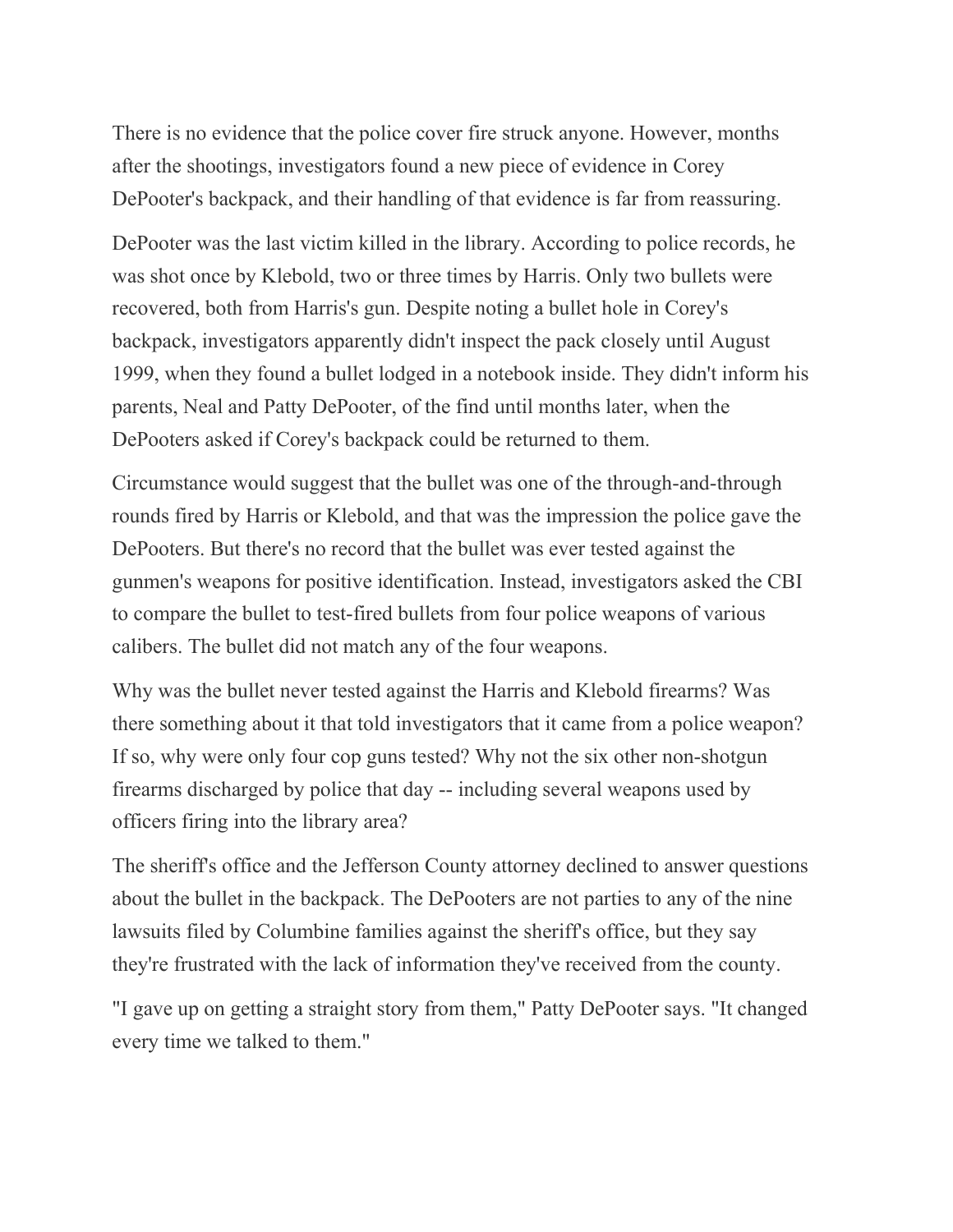Brian Rohrbough knows the feeling. "I have said over and over that we would drop the lawsuit," he says, "if they would show me evidence that proves no police officer shot Dan. They don't have it. It looks like going to court is the only way we're going to find out what happened."

### **The Fire Next Time**

So it begins again. The funerals. The grief counselors. The ribbons. The fundraisers. The signs and the vows. *Never forget. Never again.* But we do forget. Tragedies mount. Compassion fatigue sets in. The world changes, and yesterday's horror can't compete.

Two years ago we were told to beware the terror next door: the overlooked teenage malcontent, armed to the teeth, who dreams of going out in a blaze of glory. Now it's the terror from across the world, global yet intimate, invading our skies, our offices, our homes.

The families who are still grieving over Columbine, still battling in a courtroom to find out what happened, are told to "get over it." But there are compelling reasons to remember the attack and to continue to ask questions about it. Just as the attacks of September 11 have changed the world of air travel, Columbine changed the world of high school -- in some ways, for the better.

The shootings sparked a wave of outreach efforts and "bullyproofing" programs designed to make school more tolerable for the most disaffected students. Both the FBI and the Secret Service published extensive studies of school shooting incidents in a quest to build safer schools. From Florida to California, several copycat plots have been foiled -- and lives saved -- by alert teachers, by students who have learned not to keep silent about troubled classmates, and by quick police work.

The Columbine investigative files themselves offer countless examples of the heightened vigilance about school violence. Police spent hundreds of hours running down possible threats that surfaced in the wake of the shootings, scrutinizing anonymous Internet chatter and tracking offhand rumors that somebody knew somebody whose girlfriend's ex-boyfriend used to hang out with the Trenchcoat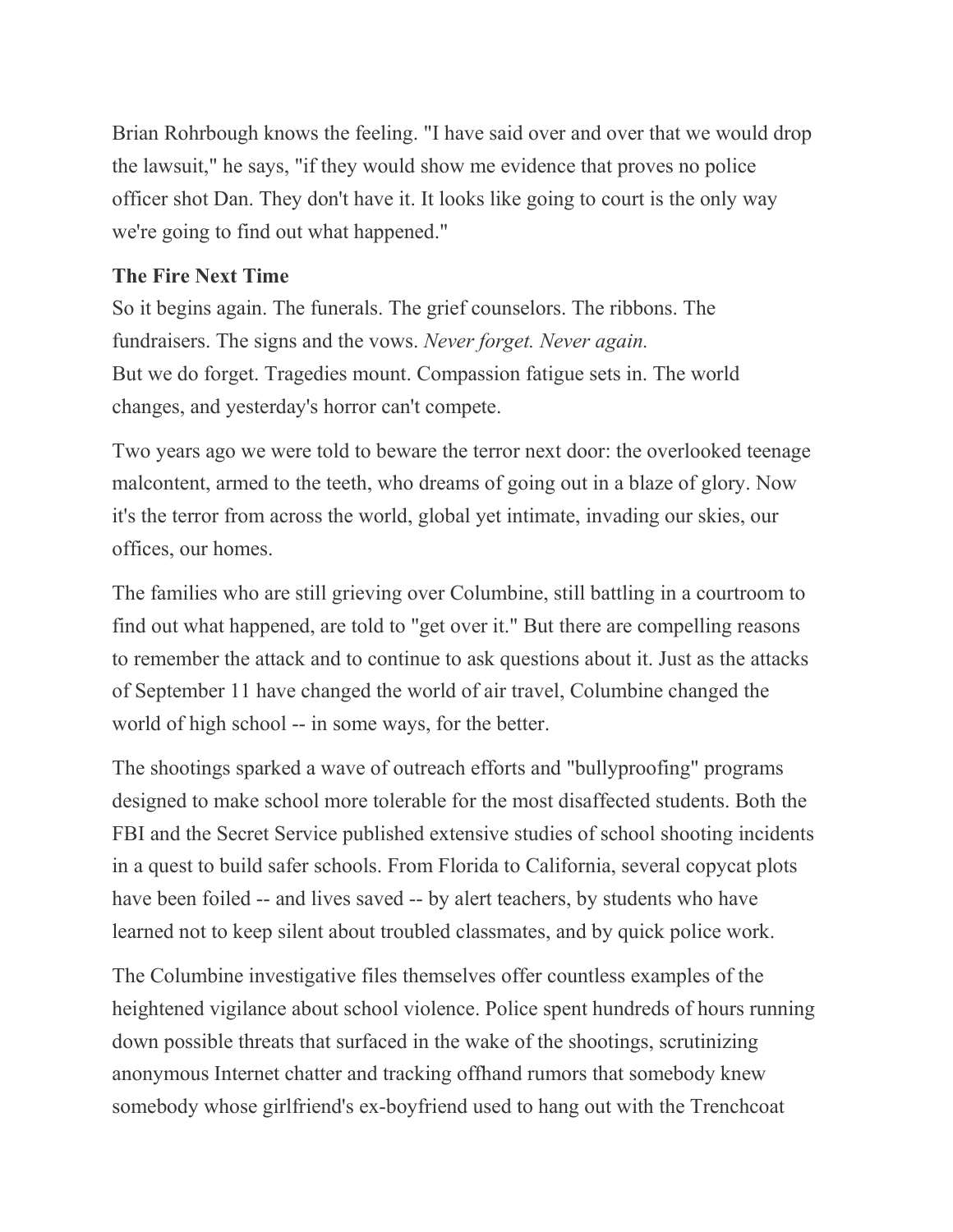Mafia. One ex-girlfriend of Harris's, who at one point was investigated for making threats in a chat room, had a seeming fleet of FBI agents at her disposal when she reported a threat against her life. If a fraction of the resources devoted to her complaint had been used to investigate the Browns' 1998 report on Eric Harris's cyberspace spewings, the entire tragedy might well have been averted.

Everything has changed. Across the country, police agencies are training patrol officers in rapid-deployment techniques so that they can respond quickly to "active shooter" situations like Columbine rather than wait for the SWAT team. More schools are implementing the kind of threat-assessment policies that the Jefferson County School District was supposed to have in place in 1999 but which the administration at Columbine all but ignored, according to former school district security officials interviewed on *60 Minutes II.*

Everything has changed. But the change may be less noticeable in Colorado than elsewhere. To admit change is to admit the old ways *failed,* and lawyers might take that as an admission of liability. So while the Jefferson County Sheriff's Office quietly trains in rapid deployment methods, preparing for the next unthinkable event, the shift in priorities isn't reflected in the office's operating manual, which still instructs patrol officers to set up a perimeter and wait for SWAT. The rules for stopping a shooting rampage inside a large, suburban high school have been rewritten everywhere but in Sheriff Stone's book.

Over at the Jefferson County School District, administrators continue to wrestle with the threat-assessment question. Bomb threats are rarely reported in the media or even to oblivious parents and students, since to do so might encourage copycats. The district is, however, spending \$10,000 to make an instructional video encouraging parents to stay away from school the next time a real crisis hits, in order to avoid getting in the way of rescue efforts.

The idea of such a video incenses Randy Brown. He says the most bitter lesson he's learned from Columbine -- from the day he contacted the sheriff's office about Eric Harris to the bungled police operation during the attack a year later -- is that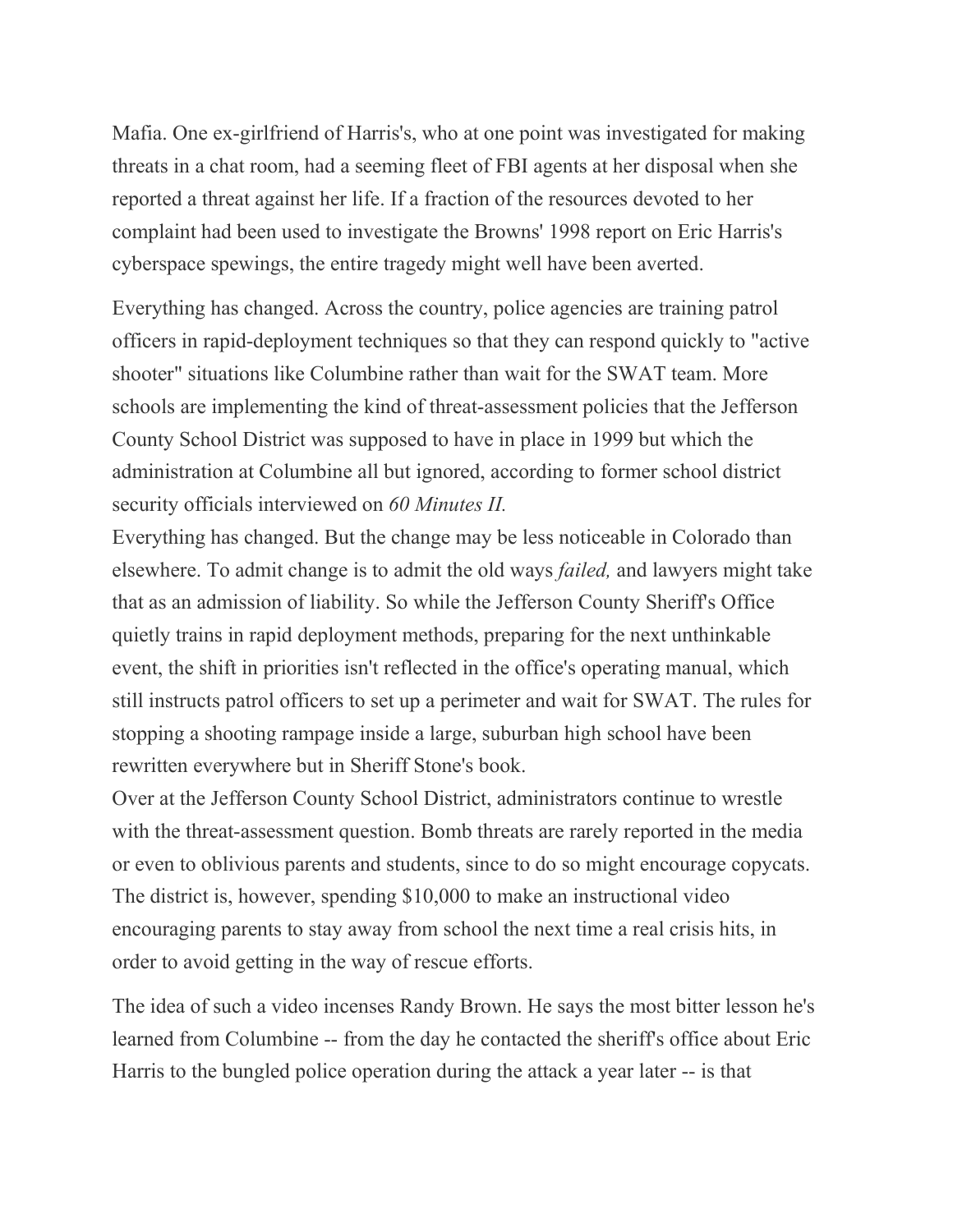parents shouldn't naively rely on law enforcement, school officials and other professionals to protect their children.

"They don't want parents involved in threat assessment, and that's a big mistake," Brown says. "Parents are the only ones who care about their children. These other people are paid to do a job, and what they care about is their jobs. They're still lying to us about what happened and withholding information."

Brown no longer has any children at Columbine. (This year's senior class will be the last to have any firsthand memories of the attack.) But he continues to press county officials to release more information about the case. He's convinced that true domestic security begins at home -- and at school.

Two weeks ago, as a result of Brown's persistent inquiries, the Arvada Police Department released 660 pages of records related to the Columbine investigation. Arvada officials say they turned over these records to Jefferson County investigators years ago. But among the materials are dozens of pages of interviews and police reports that Jefferson County had failed to release to the public, despite several court orders and open-records requests. The new releases include the first police interview with shooting victim Mark Taylor and a report by a police officer who found a bullet on Pierce Street, east of the school -- where, according to the official version of events from the Jefferson County Sheriff's Office, no shooting occurred.

Another newly discovered document is a report by an Arvada detective assigned to interview neighbors of one of the gunmen's trenchcoat-wearing associates. The neighbors had generally good things to say about the teen; one woman even told the officer how the boy put plastic bunny ornaments on her tree every Easter, to the delight of her young daughter, and retrieved her cat whenever it strayed.

After the killings, police questioned the associate closely. Because of his physical resemblance to Dylan Klebold, several witnesses claimed that he was one of the gunmen. But he had a solid alibi, and there was no evidence to link him to the